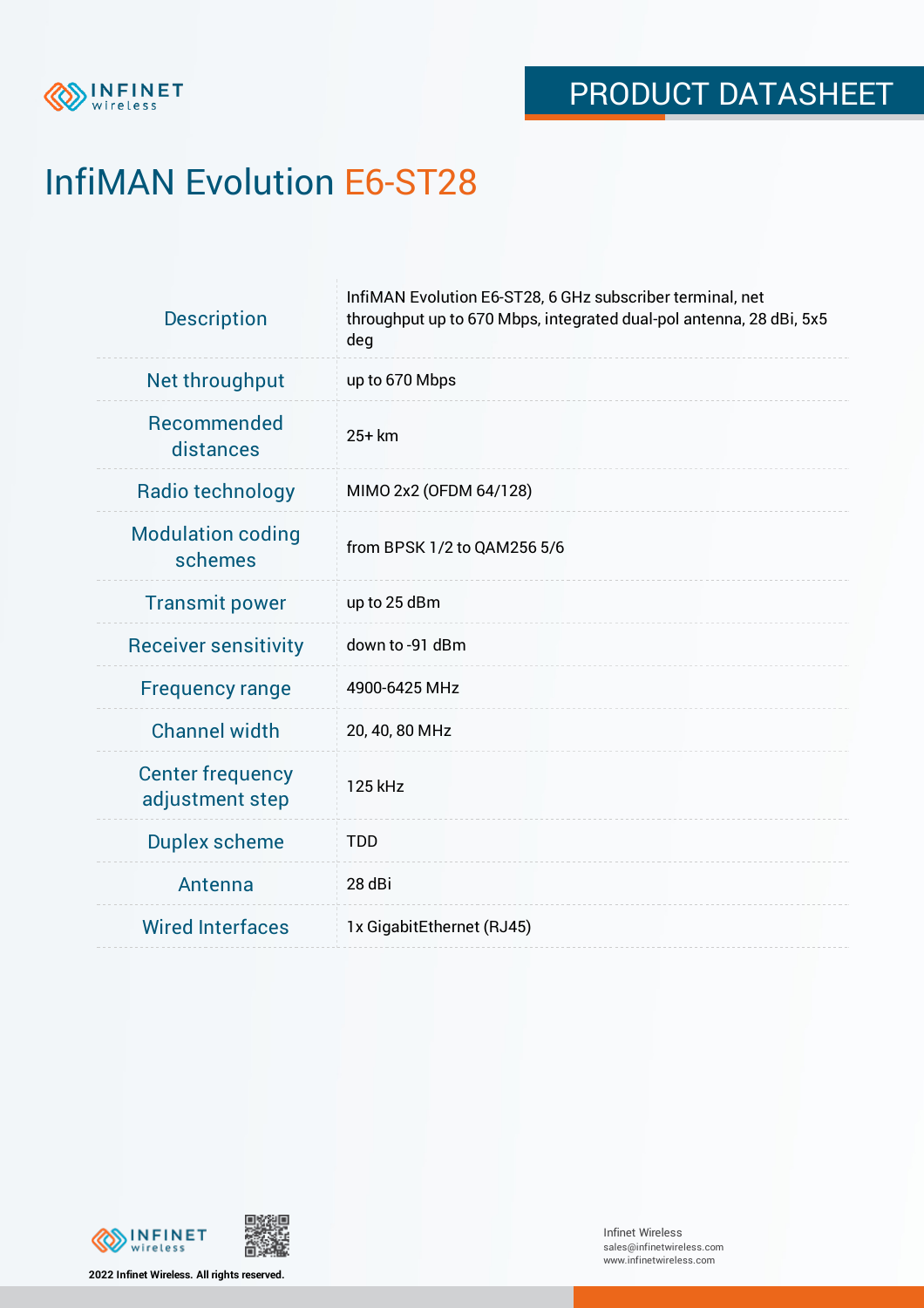

# InfiMAN Evolution E6-ST28

| <b>Consumption</b>         | up to 15 W                                                                                                                                                                                                                                                                                                      |                      |      |                 |  |  |
|----------------------------|-----------------------------------------------------------------------------------------------------------------------------------------------------------------------------------------------------------------------------------------------------------------------------------------------------------------|----------------------|------|-----------------|--|--|
| <b>Power options</b>       | 90-240 VAC ~ @ 50/60 Hz, ±4356 VDC                                                                                                                                                                                                                                                                              |                      |      |                 |  |  |
| <b>Outdoor Unit (ODU)</b>  | 600x600x68 mm, 5.8 kg                                                                                                                                                                                                                                                                                           |                      |      |                 |  |  |
|                            |                                                                                                                                                                                                                                                                                                                 |                      |      |                 |  |  |
| <b>Part Number Options</b> | Prefix                                                                                                                                                                                                                                                                                                          | Freq.<br><b>Band</b> | Ant. | Capacity        |  |  |
|                            | $\cal E$                                                                                                                                                                                                                                                                                                        | 6                    | 28   | 20<br>50<br>670 |  |  |
| <b>Part Number Example</b> | E6-ST28/07100 50                                                                                                                                                                                                                                                                                                |                      |      |                 |  |  |
| <b>Packing List</b>        | - Outdoor unit E6-ST28 - 1 pcs.<br>- Power Supply IDU-CPE-G(24W) - 1 pcs.<br>- Power Cord - 1 pcs.<br>- Cable Gland - 1 pcs.<br>- Standard RJ-45 connector - 1 pcs.<br>- Shielded RJ-45 connector - 1 pcs.<br>- RJ-45 Plug Cap - 1 pcs.<br>- MONT-KIT-85S Mounting kit - 1 pcs.<br>- Quick Start Guide - 1 pcs. |                      |      |                 |  |  |



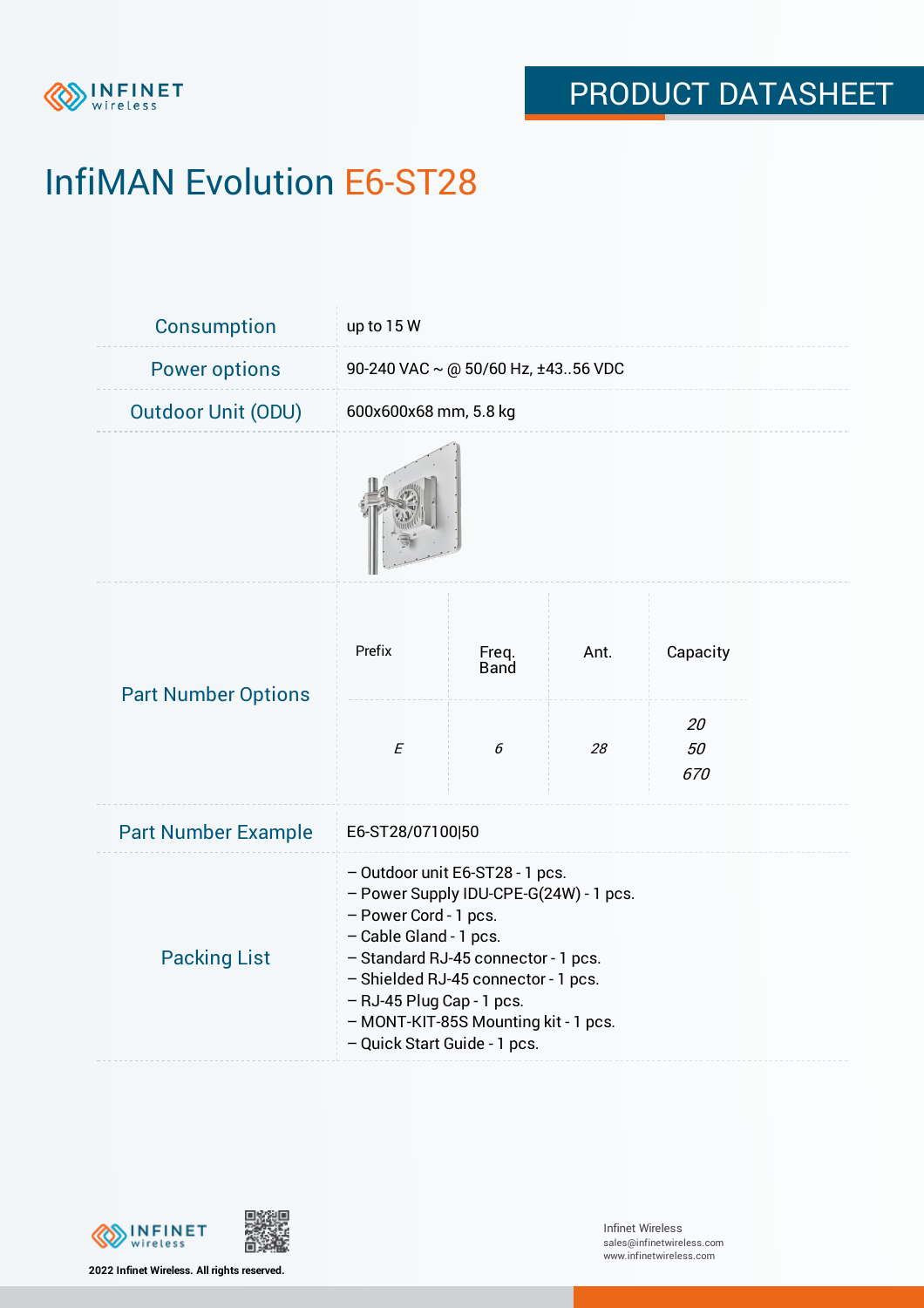

### PRODUCT DATASHEET

## InfiMAN Evolution E6-ST28

### Features

#### **RADIO**

- **Voice/RTP Aware Superpacketing**
- **DFS**
- **Automatic Bitrate Control** Þ
- Þ **Automatic Transmit Power Control**
- Þ **Automatic Distance Learning**
- Þ **Channel Time Adjustment**
- Þ **Spectrum Analyzer mode**
- Þ **Channel testing tools**

#### **NETWORKING**

- **Ethernet-over-IP and IP-over-IP tunneling**
- Þ **ARP protocol support**
- **MAC/IP filtering** Þ
- **Full-fledged 2nd layer switch**
- Þ **RIPv2 / OSPFv2 /static routing**
- ٠ **L2/L3 Firewall**
- × **NAT (multipool, H.323-aware)**
- **DHCP client/server/relay**

#### **MANAGEMENT FEATURES**

- **Various Management Protocols: HTTP, HTTPS, SSH, Telnet, SNMP v1/2c/3 (MIB-II and proprietary MIBs)**
- **Graphical User Interface**
- **LED Indication: power status, wireless and wired link status, signal level**
- **Antenna alignment tool**
- ٠ **Automatic software update**
- **Online monitoring with proprietary EMS InfiMONITOR.**

### **QUALITY-OF-SERVICE**

- **17 priority queues**
- **IEEE 802.1p support**
- **IP TOS / DiffServ support**
- ٠ **Full voice support**
- **Traffic limiting (absolute, relative, mixed)** ٠
- **Traffic redirection**



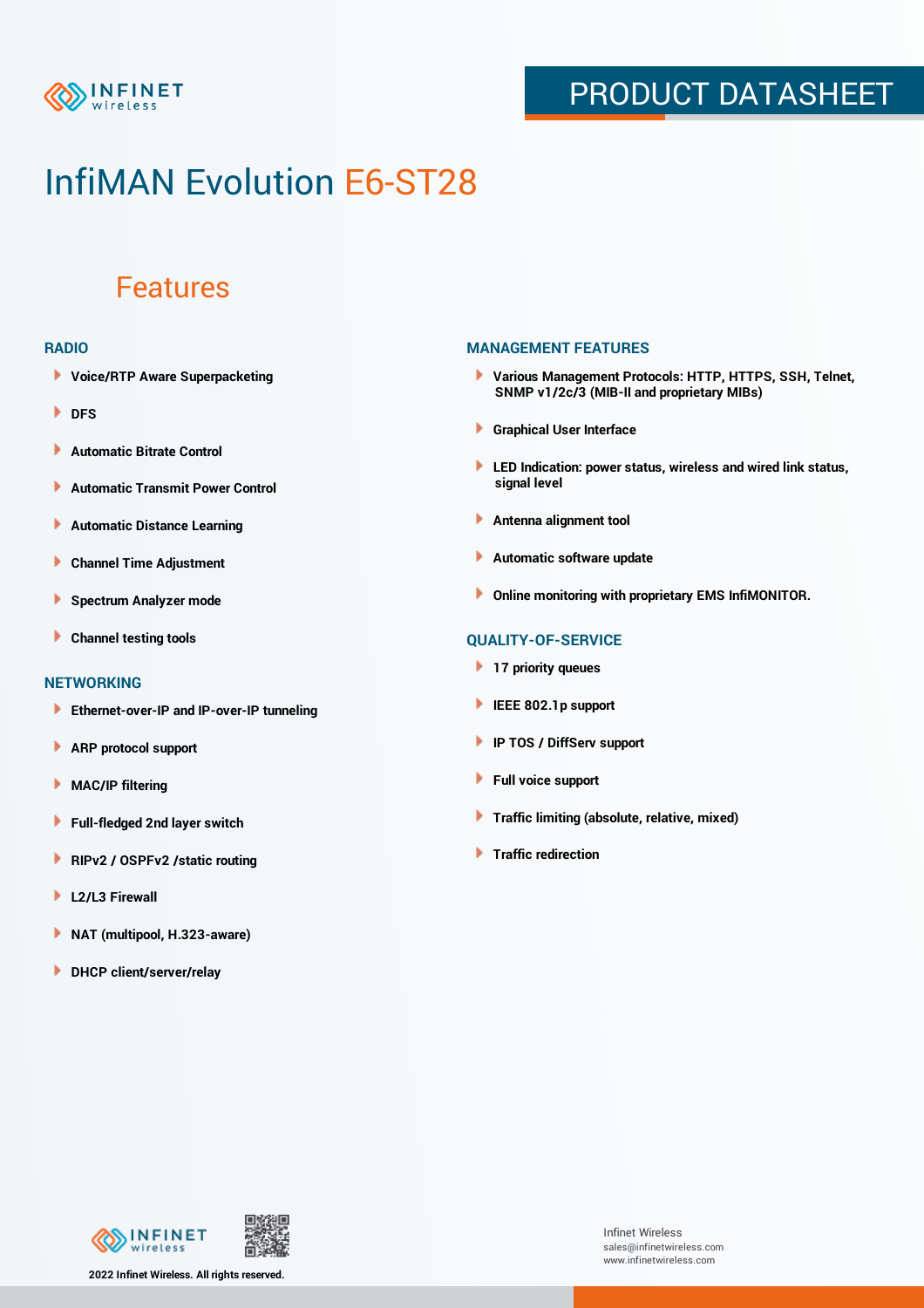

### PRODUCT DATASHEET

## InfiMAN Evolution E6-ST28

### Features

### **ENVIRONMENTAL**

- **Outdoor Units:**
	- operating temperature range -40..+60 °C, (can be extended to -55..+60 °С, models with "t" index in PN), 100% humidity, condensing
	- IP66/IP67 compliant water and dust protection
	- wind load: 200 kph, survival
- **Indoor Unit:**
	- 0..+40 °C, 95% humidity, non-condensing

### **SECURITY FEATURES**

- Þ **Storm/flood protection**
- ۱ **Password protection**
- **Secure command-line access via SSH protocol** Þ

### **MAC**

- **Adaptive TDMA air protocol:**
	- Dynamic and fixed air frame duration
	- Subscriber activity aware scheduling
	- Permanent channel testing
- **Pseudo-radio interface:**
	- unique InfiNet Wireless feature to join InfiNet networks via 3rd party equipment
- **Automatic over-the-air firmware upgrade**

### **STANDARD COMPLIANCE**

- **Radio**
	- ETSI EN 301 893 v.2.1.1
	- ETSI EN 302 502 v.2.1.3
	- FCC Part 15.407

#### **EMC**

- ETSI EN 301 489-1 v.2.2.3
	- ETSI EN 301 489-17 v.3.2.4
	- FCC Part 15 Class B
- **Safety**
	- EN 62368-1:2014+A11:2017
	- EN60950-22:2017
	- EN62311:2008
- **RoHS (pending)**
	- EN IEC 63000:2018